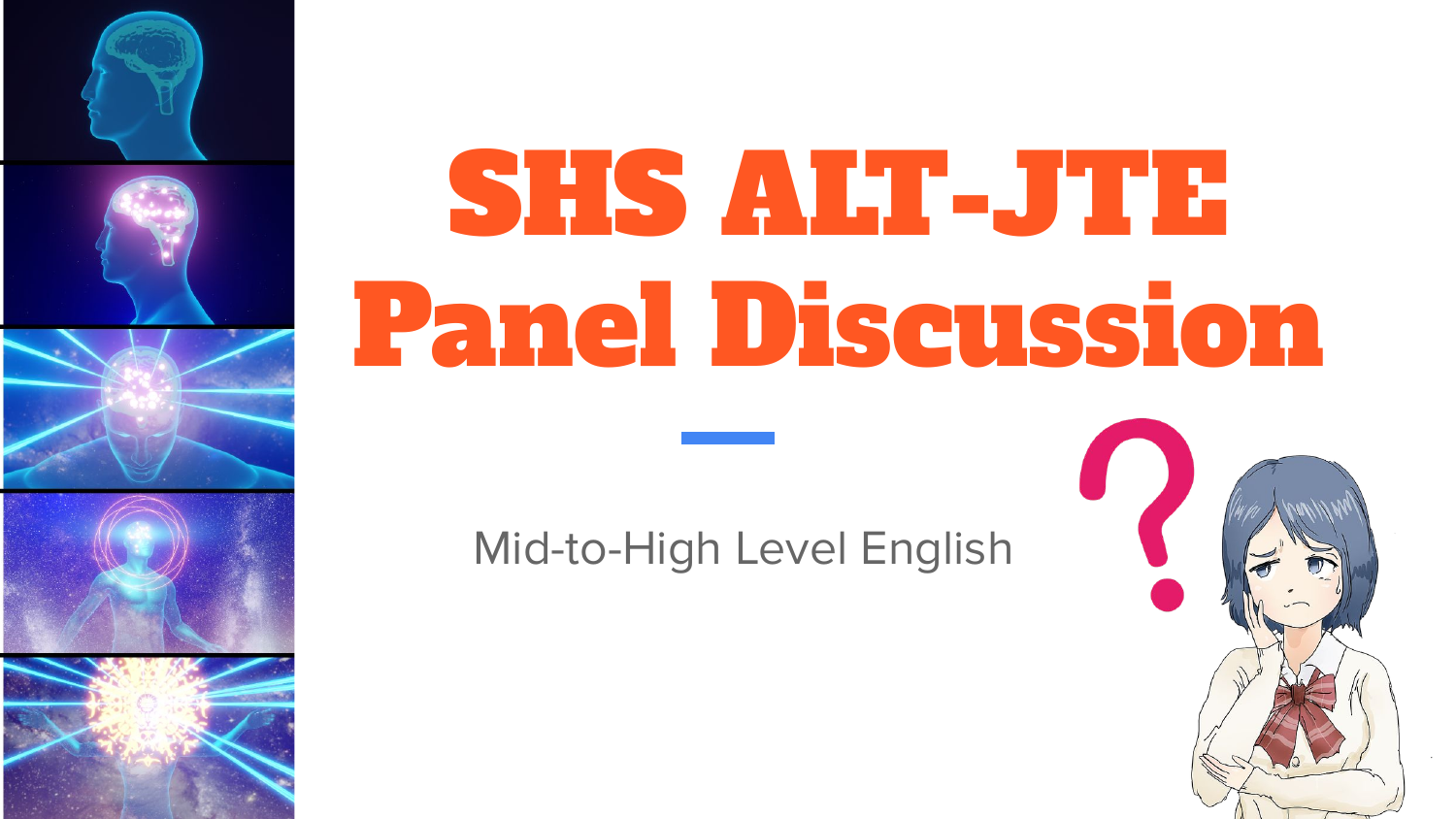#### **Overview**

- 1. Panel Q&A
	- i. Panelists will answer some questions
	- ii. Time for questions/clarification/input
	- iii. Open mic Q&A
- 2. Break-out Room Discussions
	- Self-Introductions
	- ii. 3 discussion topics
	- iii. Time after each group discussion to share with everyone
- 3. Open mic Q&A
	- i. A chance for anyone to ask questions and anyone to give answers

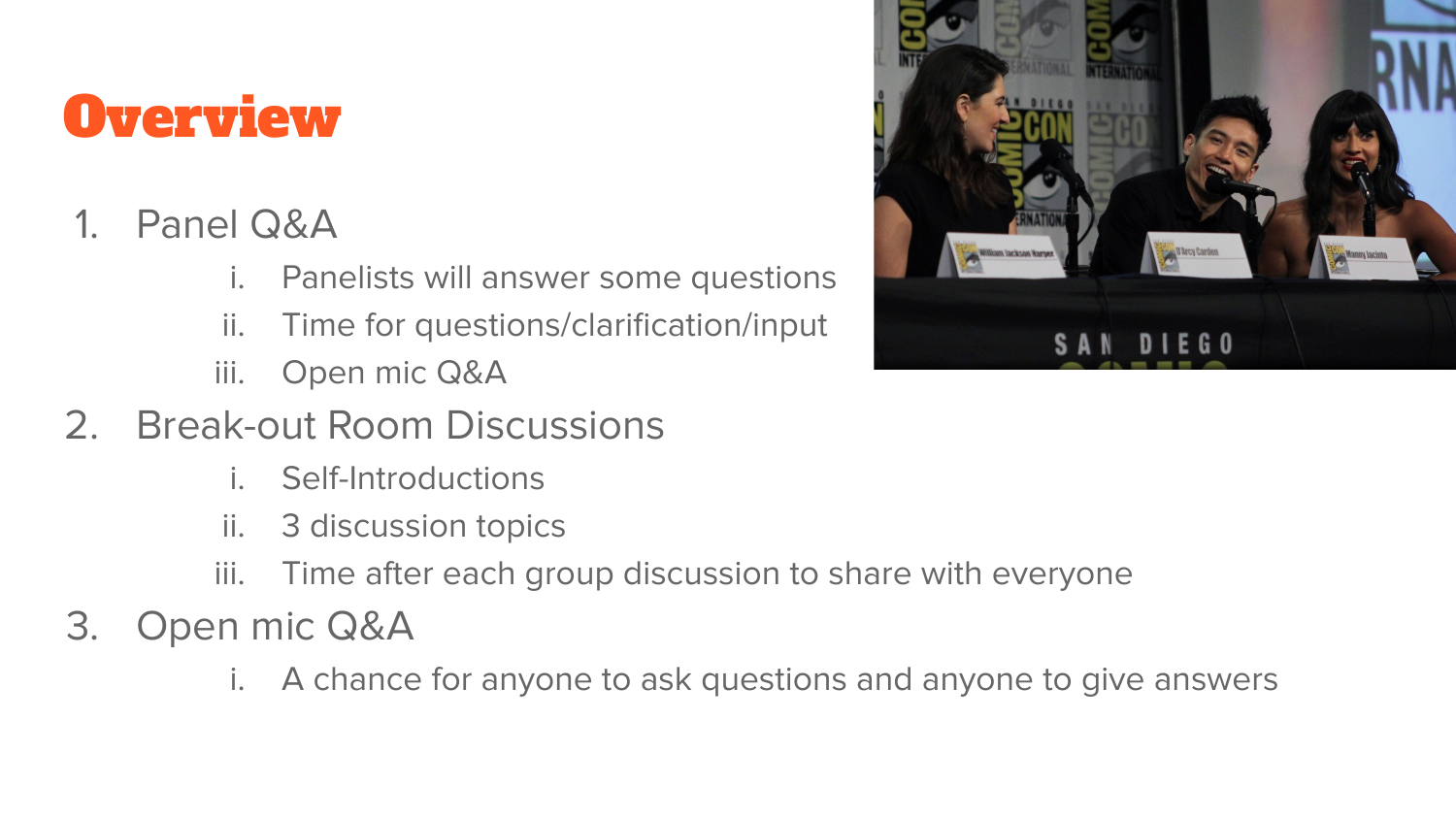## Panelist Question 1: What does the planning stage of a TT-lesson look like for you?

- Harry (ALT)- Usually T1, goes to the JTE and discusses the textbook and whatever content they want for the class. Tries to tie in culture or holidays that might be interesting for students. Listening/writing/speaking activity. Check with JTE that the level is suitable for students. Lots of communication through the planning process. Have a good relationship where you can talk freely with other teachers. Be open and have a constant flow of ideas.
	- 1/week English Department Meeting and have 5 minutes to discuss what you would like to do for that week. Good way to get around the busy excuse.
- Takaki (JTE)- Wants the lessons to be different from JTE-only lessons. Open to creative ideas from ALTs to achieve this goal. Writing/listening/speaking activities. Have plenty of time to plan with the ALT and to communicate frequently.
	- How do you like to be communicated with in the planning process?
		- Talking and explaining with each other about what they want to do, about 1 hour of so for a lesson (ideally)
			- Difficult to find the time to plan with teachers, but it is helpful to leave notes for teachers who are very busy. When passing teachers, find some time to talk briefly.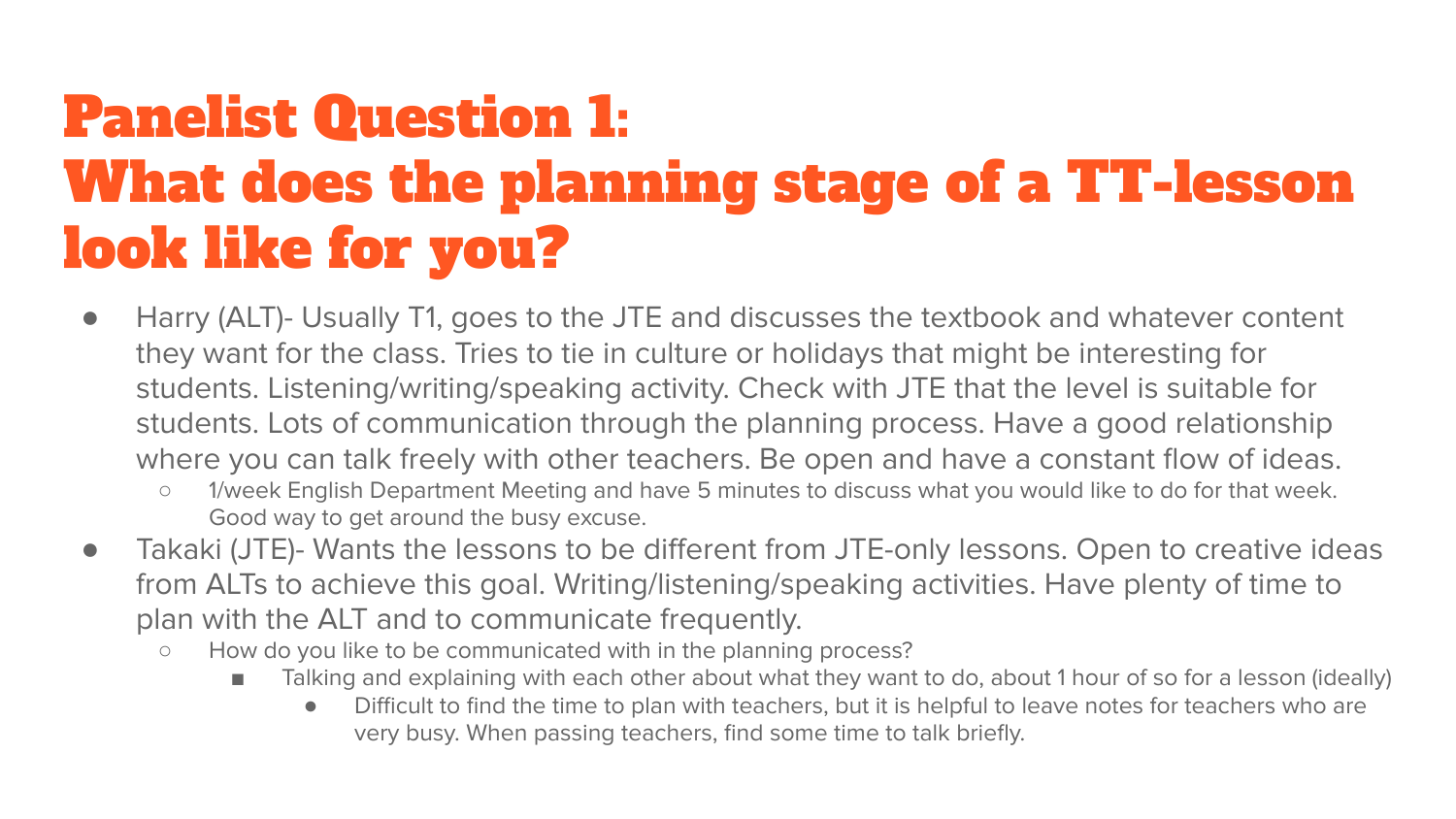### Panelist Question 2: When team teaching (TT), what are the expectations/roles of the ALT and JTE?

- Takaki- ALTs and JTEs should be role models during lessons.Having a conversion between ALTs and JTEs during lessons is important. It is important to show that English does not have to be perfect. "What does --- mean?" Just TRY to communicate. Since ALTs have grown up in a different background, they should use their strengths such as debate, presentation skills, etc. Evaluation and comments on student performance is motivating for students. Students have to take reading and listening tests for entering University, so students should improve their listening and speaking inside and outside the classroom, especially with the ALT.
	- For teachers who have the tape recorder expectation for the ALT: ALTs ask students to write letters and then they reply in English. Introducing more small talk can be a great transition to bring activities outside the classroom when the JTE might not have much class-time to allow the ALT.
- Harry- JTEs are NOT TRANSLATORS and ALTs are NOT RECORDING MACHINES. It is important to bring your own creativity and personalities into the classroom. Bring unique topics to lessons. JTEs know the curriculum and more knowledge about teaching techniques so there should definitely be communication to teach practical and useful English. JTEs should be flexible and show that English is not perfect and make a low-pressure environment where mistakes are OKAY. Fluidity and Charisma between teachers.
	- For teachers who have the tape recorder expectation for the ALT: be incremental, baby steps, where more creative power is given to the ALT. Prove competence and build trust between the ALT and JTE. ALT should show a willingness to be involved. Sometimes, the reason JTEs might have this approach is because they don't want to overwork the ALT and don't want to put too much responsibility on the ALT, but it may be a relief for a JTE to know that the ALT WANTs more responsibility. Try new things and different resources.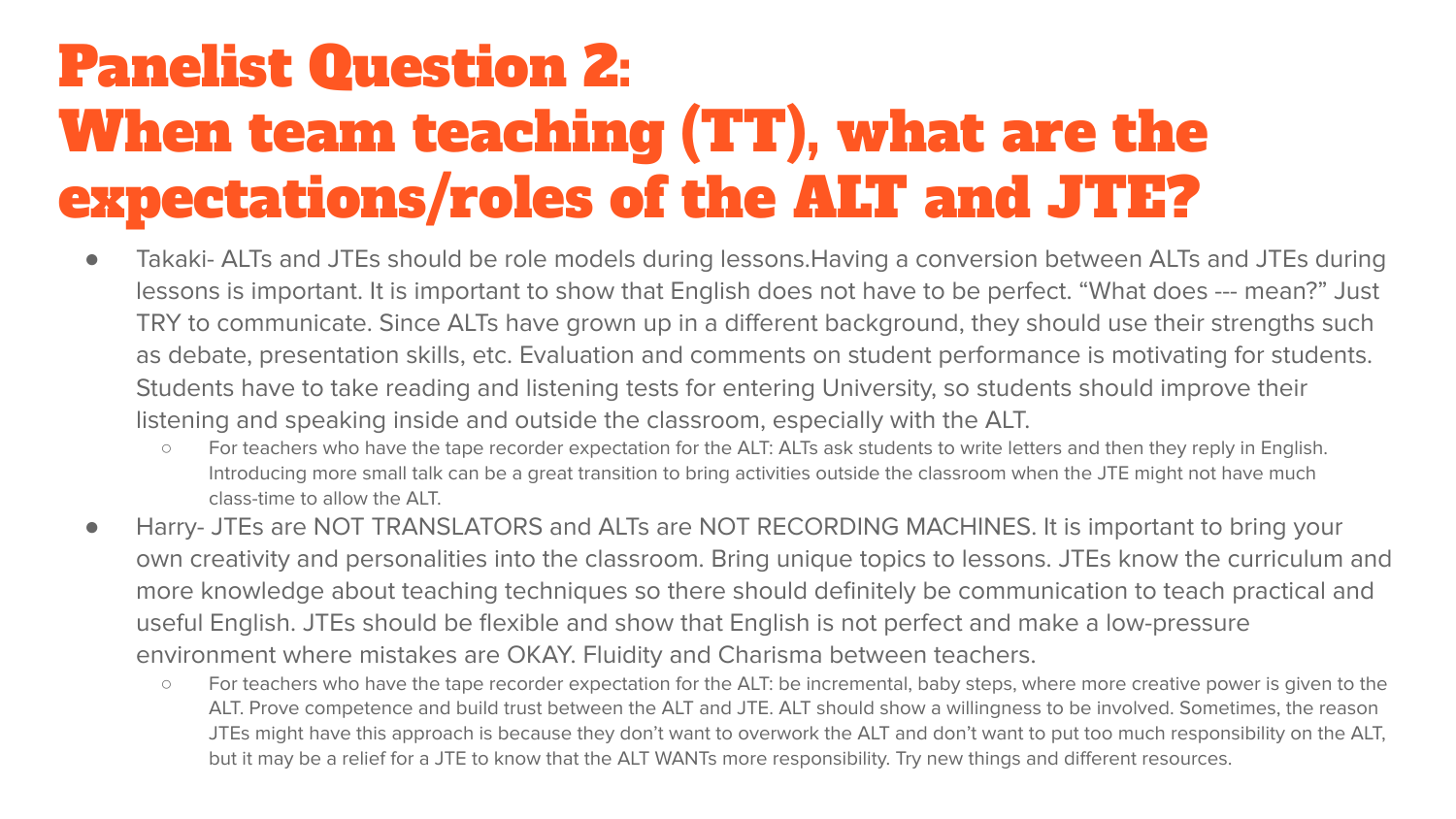## Panelist Question 3: Any advice for your fellow ALTs/JTEs?

- Takaki- LET'S ENJOY ENGLISH! Having ALTs is like having an abroad experience every day. ALTs, please talk with JTEs even if they're busy, because they may always be busy. :
	- How to utilize JTE: Model dialogue by ALT to start, then have the JTE join into the conversation.
- Harry- OPEN COMMUNICATION! You can't plan or do much unless the ALT and JTE are comfortable with their lessons. Make an effort to know each other and take an interest in each other's lives. Try to become friends and have a good rapport so that this can be picked up by students and also make them comfortable. Talk with students at every opportunity (corridors, lunch, breaks, ask about hobbies/interests/day) and they will really appreciate it. 1-on-1 interactions with students will earn respect and build the school environment. Sports Days/Bunkasai/Nomikai/etc. Involvement will build up your identity within the school.
	- How to utilize the JTE in T1 situations: when planning, instead of planning by yourself, have a mutual planning stage.(Ex: ALT does a warm up activity, JTE does next activity, ALT takes following activity, etc.) Technical points may need the help of the JTE to help explain. ALT should help more with pronunciation/cultural aspects.
	- Do what you're comfortable doing! Don't feel forced to join just because you're asked to do something. It's okay to say no if you're exhausted or at your limits. : Blindly saying "YES" to everything is going to cause burn-out, while at the same time, it is good to push yourself outside your comfort-zone and trying new things. Keep a balance in mind.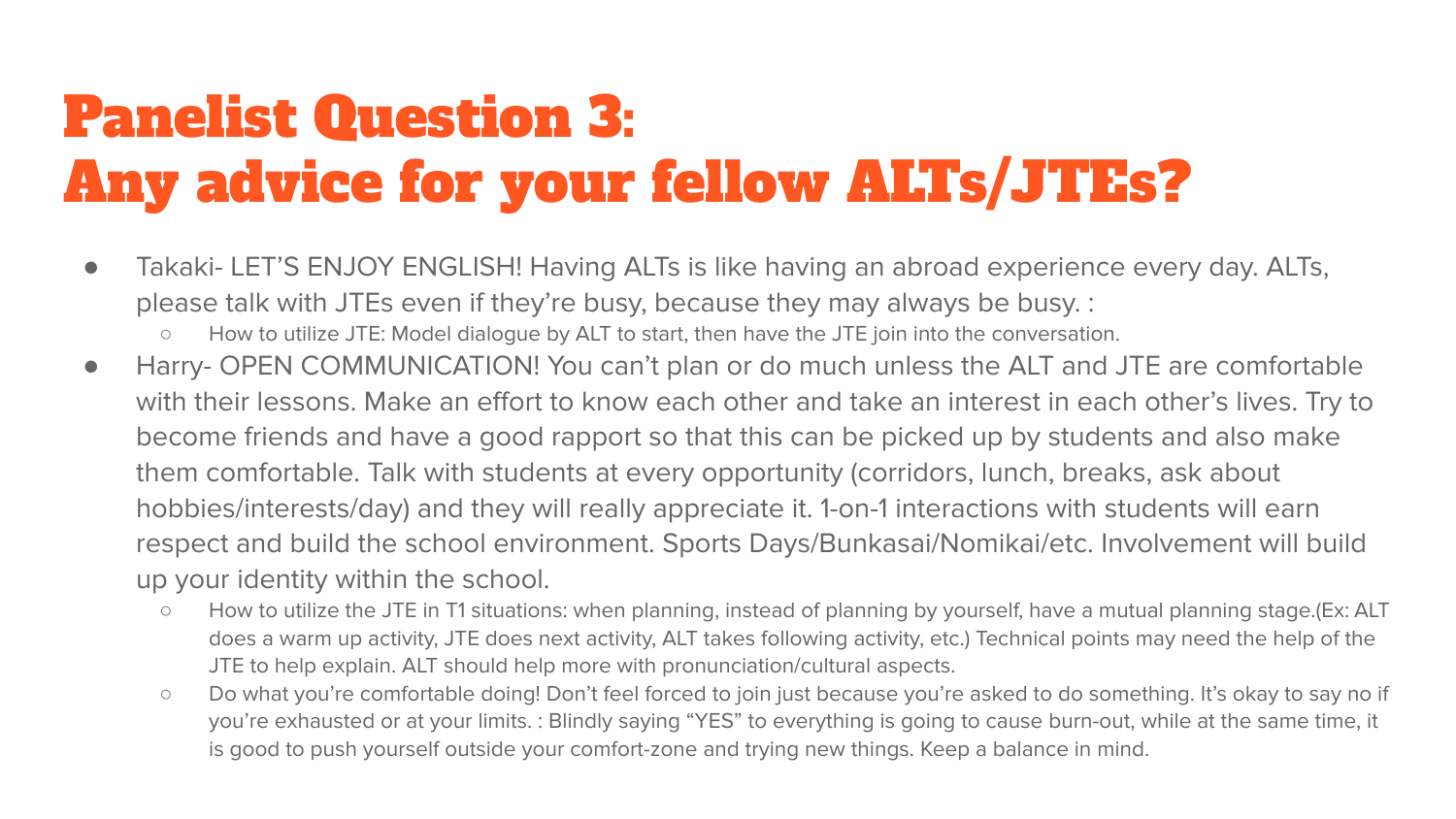## Panelist Open Mic Q&A



- During the pandemic, how do you build relationships outside of work?
	- Lack of special school events/trips/parties makes it difficult, but you can try to communicate during lunch, breaks, etc. and try to meet other teachers that you don't teach with as well. Try to have a friendly vibe and open up to colleagues.
	- Ask a few teachers if you can join their lessons (art lessons, home economics) and the other teacher can take notice of your interest and can become conversational topics. Then take it outside school if the other teacher is comfortable with it. Try to become friends with others.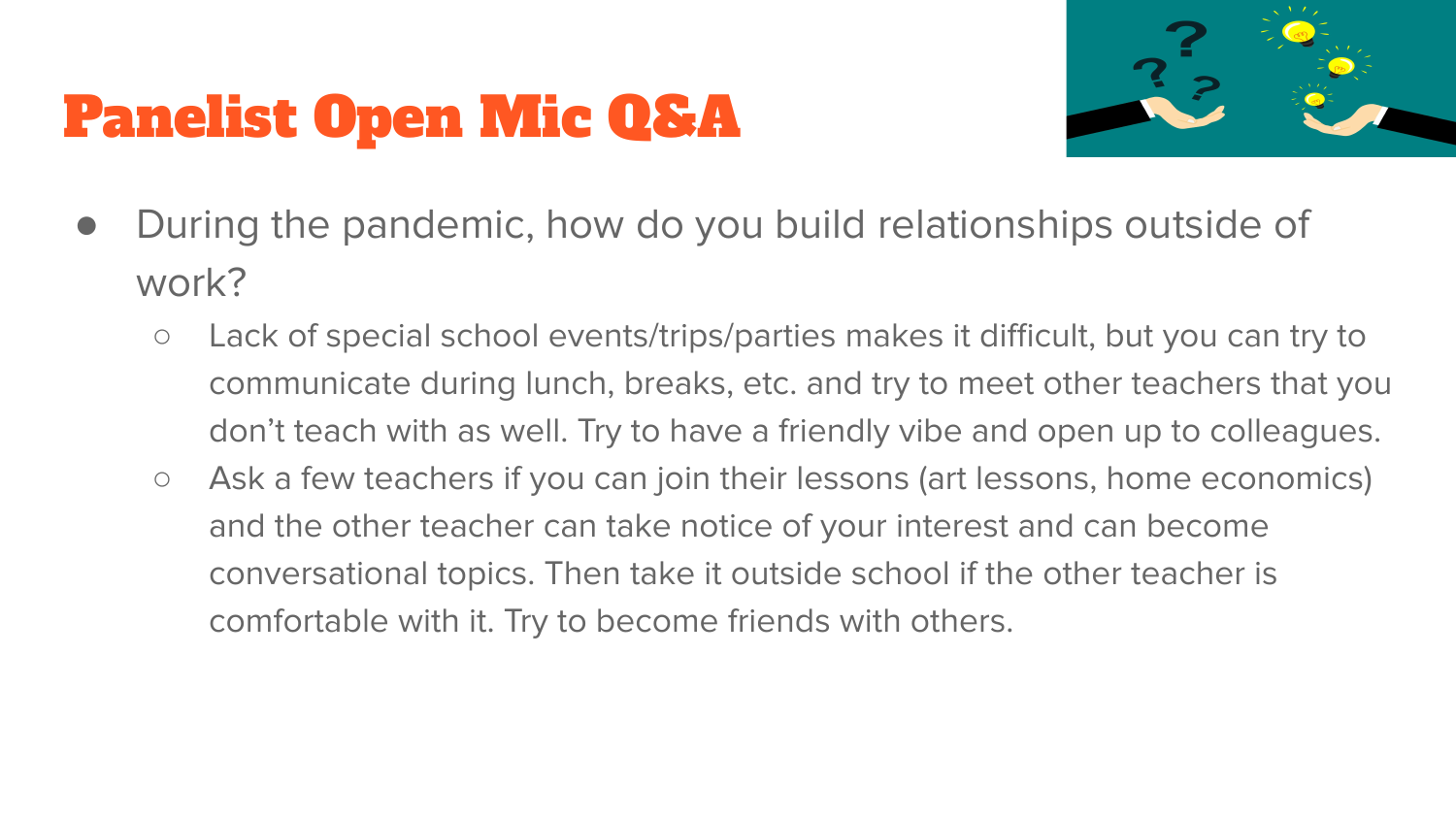#### Break-out Room Topic 1: Communication

- 1. What are the challenges you have when communicating with ALTs/JTEs?
	- a. Different teachers have different teaching styles, so it is important to adjust lessons to different classes
	- b. There is no RIGHT way
	- c. Communicate what makes you successful in the classroom

- 2. How can ALTs and JTEs better support each other?
	- a. ALTs can help mark writing assignments and tests for JTEs. ALTs should let JTEs know that they support them and can take some of the workload
	- b. Be persistent in your willingness to support each other, because many teachers will not want to burden other people with their work at first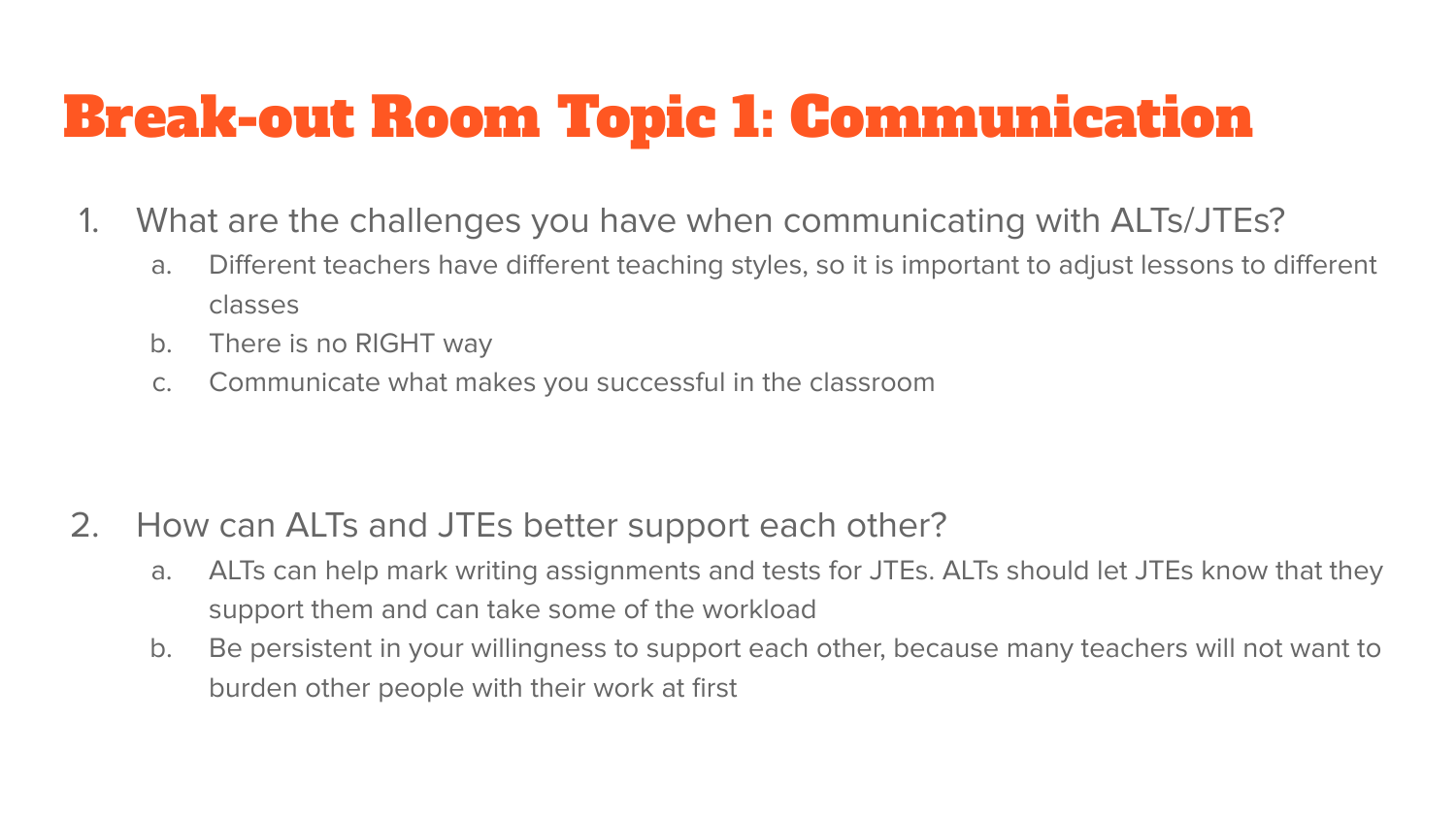#### Break-out Room Topic 2: Class Material

- 1. How can you teach textbook material in an engaging way?
	- a. Make team/group worksheets that are related to the textbooks, but it is a nice change to the textbook. Use websites like Kahoot.com, Quizlet, and if students have their Chromebook or iPad, they can have immediate feedback.

- 2. What can teachers do to teach students of different English skill levels and different learning styles (visual, auditory, kinesthetic, inter/intrapersonal...)?
	- a. Using different activities can prevent alienating some students
	- b. Use YouTube, online worksheets, pairs, groups (Presentation, brainstorming), individual work, and mix these for a diverse lesson
	- c. High intensity interval training (music, etc.)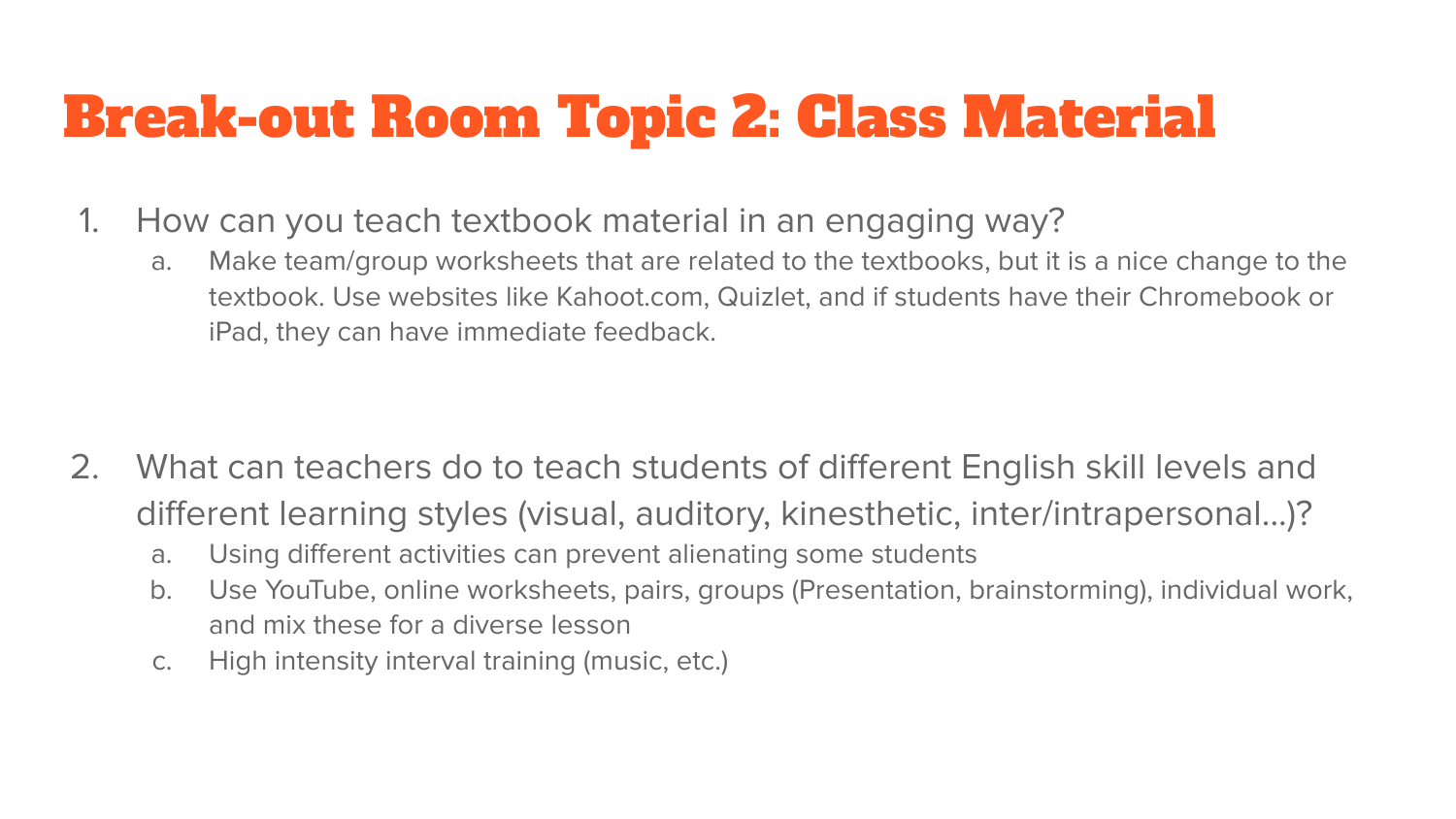#### Break-out Room Topic 3: Tests & Contests

- 1. How do you prepare students for Eiken?
	- a.

2. How do you prepare students for Speech/Debate/Skit Contests? a.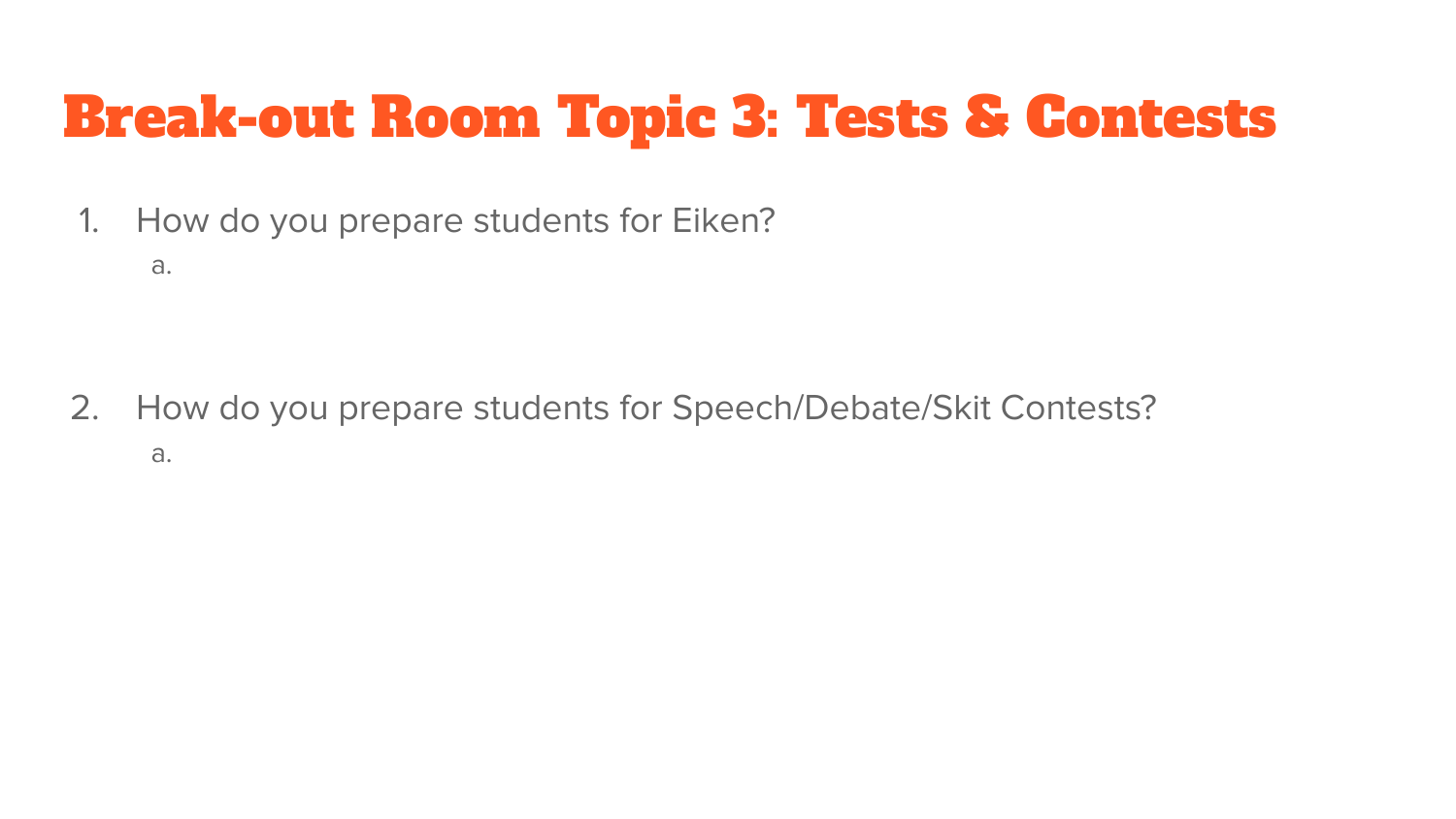### Open Mic Q&A

●

 $\mathcal{N}^{11}$  $m$